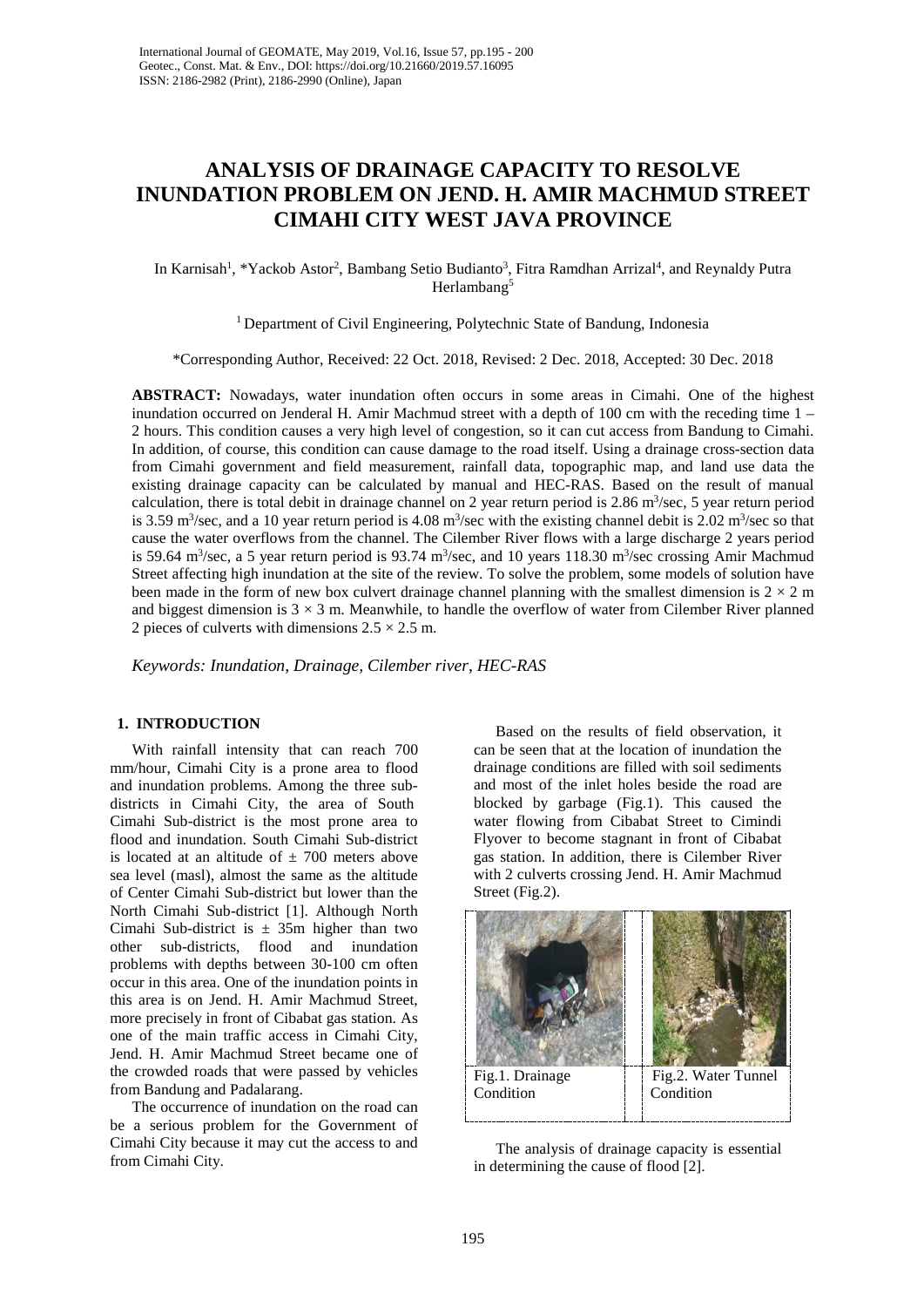#### **2. DEFINITION OF FLOOD AND INUNDATION**

The definition of flood is an event when a certain amount of water overflows from a river and soaks the surface that is not supposed to be. Same as flood, inundation is also defined as an event where overflowing water soaks the surface that is not supposed to be but the source of the water is rainwater that cannot be streamed from the road body [3].

### **3. STUDY AREA**

Based on the status and authority of the development, Jend. H. Amir Machmud Street belongs to the type of provincial road that connects Bandung and Cimahi City. This road is a passageway from Jend. Sudirman Street, South Cimahi until before Gadobangkong Main Street, West Bandung Regency. One of the inundation point that has the most major impact on the function of Jend. H. Amir Machmud Street itself is in front of Pertamina SPBU 34-40519 (Cibabat gas station) with the inundation point being reviewed is in the middle of the total length of Jend. H. Amir Machmud Street.

### **4. DATA AND METHODS**

Before analyzing the drainage capability on Jend. H. Amir Machmud Street, it is necessary to process rainfall data from the selected rainfall stations. Based on its location, the closest station from the review site is the Dago Pakar Rainfall Station and Margahayu Rainfall Station I. The data used is data from 2006 to 2016 with the annual maximum rainfall recapitulation presented in Fig.3 and Fig.4.





The first step in the hydrological analysis process is to calculate the average rainfall from the two posts. After that, the calculation of frequency distribution with the Gumbel Distribution method, Pearson Log Type III Distribution, Normal Log Distribution, and Normal Distribution was then tested for data distribution with 2 methods, namely Chi-Square and Smirnov-Kolmogorov. While the average rainfall calculation method used is the arithmetic mean method.

The distribution that meets the requirements after being tested with the Chi-Square and Smirnov-Kolmogorov method is used in the calculation of the flood discharge plan which is calculated by the Rational Method. The planned flood discharge is rainwater discharge plus wastewater discharge where the wastewater discharge is calculated based on total population, area, and population factor. To determine the size of the area, several Sub-watersheds have been produced from the direct observation and illustrated in Fig.5.



The calculation of planned flood discharge from Cilember River begins with calculating the effective rainfall. The definition of effective rain is part of the rain that becomes runoff directly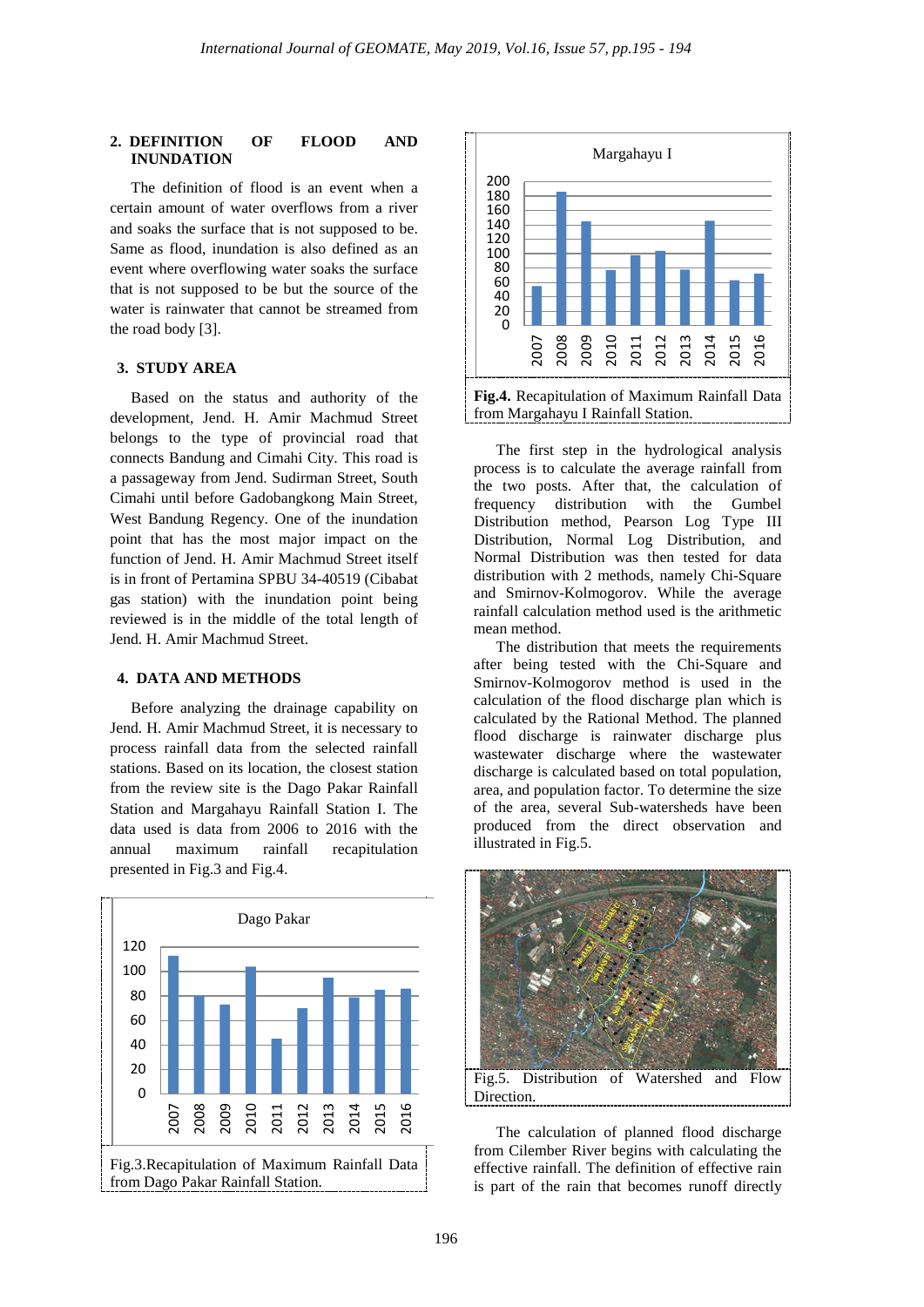into the river. Effective rain is the same as the total rain that falls on the surface of the land minus the loss of water in land use. The amount of effective rainfall in the area depends on rainfall intensity, land topography, tillage system,and plant growth rate [4]. After obtaining the effective rainfall then calculate the distribution of hourly rain with the Alternating Block Method (ABM) method. Alternating Block Method (ABM) is a simple way to make a hyetograph plan from the IDF curve [5], the hydrograph is made in the form of HSS Nakayasu.

The runoff simulation was carried out using the HEC-RAS software and combined with contour map data in the SRTM format for Java Island (Fig.6). The HEC-RAS have shown its effectiveness for analyzing both drainage capacity [6] and floodplain [7]. The drainage cross-section data obtained from the result of direct measurement while the river cross-section data is secondary data obtained from the Cimahi City Government.



#### **5. RESULT AND DISCUSSIONS**

After calculating the empty rainfall data using the normal ratio method, a maximum rainfall can be made from 2007 to 2016 by the two rain stations used (Table 1). Based on the result of the data suitability test using the Chi-Square and Smirnov-Kolmogorov methods, it can be seen that the Gumbel Distribution and Pearson Type III Log Distribution meet the requirements but the result that been used is Gumbel Distribution. The result of rainfall distribution calculations is shown in the resume (Table 2).

Table 1.Maximum Annual Rainfall

| Year                              | 2007 | 2008 | 2009 | 2010 | 2011 | 2012 | 2013 | 2014 | 2015 2016 |    |
|-----------------------------------|------|------|------|------|------|------|------|------|-----------|----|
| Dago Pakar<br>(mm)<br>Margahayu I | 113  | 80   | 73   | 104  | 45   | 70   | 95   | 79   | 85        | 86 |
| (mm)                              | 55   | 186  | 145  | 77   | 98   | 104  | 78   | 146  | 63        | 72 |

| Table 2. Calculation of Rainfall PlanResume. |
|----------------------------------------------|
|----------------------------------------------|

|                | Return Period |         | Distribution Method |         |               |  |  |  |  |
|----------------|---------------|---------|---------------------|---------|---------------|--|--|--|--|
|                |               |         | Log Person<br>Ш     | Gumbel  | Log<br>Normal |  |  |  |  |
| $\mathfrak{D}$ |               | 92.700  | 89.582              | 90.797  | 91.014        |  |  |  |  |
| 5              |               | 109.110 | 106.936             | 114.065 | 107.624       |  |  |  |  |
| 10             |               | 117.847 | 127.926             | 129.470 | 117.671       |  |  |  |  |

#### **5.1 Rainwater Discharge**

To find out the composite flow coefficient of the existing channel, it is necessary to separate the calculation of each channel. Table 3 shows the result of flow coefficient calculation of each channel.

| Channel       | Service Area   | C           |
|---------------|----------------|-------------|
| $S5-6$        | F              | 0.635382953 |
| $S$ 4 - $III$ | F and G        | 0.642264347 |
| $S_9 - 2$     | C              | 0.629404897 |
| $S7 - 8$      | D              | 0.65        |
| S 1 - III     | A, B, C, and D | 0.638415728 |

Table 3**.** Calculation of Rainfall

Calculation of flow time in the highway drainage channel includes calculating the time of water flow on the land surface (to) and calculating the time of water flow along the channel (tc) until it obtains the time of water flow at the point being observed (tc) or commonly referred to as concentration time [8]. The result of flow time calculation is shown in Table 4 below:

Table 4Flow Time Calculation.

| Channel       | Service<br>Area      | Channel<br>Type | To<br>(minute) | Td<br>(minute) | Tch<br>(minute) | Tc<br>(minute) |
|---------------|----------------------|-----------------|----------------|----------------|-----------------|----------------|
| $S5-6$        | F                    | Open            | 1.8559         | 0.0668         |                 | 1.9227         |
| $S$ 4 - $III$ | F and<br>G           | Close           | 1.9227         | 0.0513         | 0.1052          | 2.0791         |
| $S_9 - 2$     | $\mathcal{C}$        | Close           | 1.7803         | 0.0837         | 0.1667          | 2.0306         |
| $S7-8$        | D                    | Close           | 1.8292         | 0.0395         | 0.1667          | 2.0354         |
| $S_1 - III$   | A, B,<br>C, and<br>D | Close           | 2.0354         | 0.0686         | 0.1857          | 2.2897         |

Afterward, the tc value is used to calculate the value of rain intensity with the mononobe formula [9] so it can be calculated the rainwater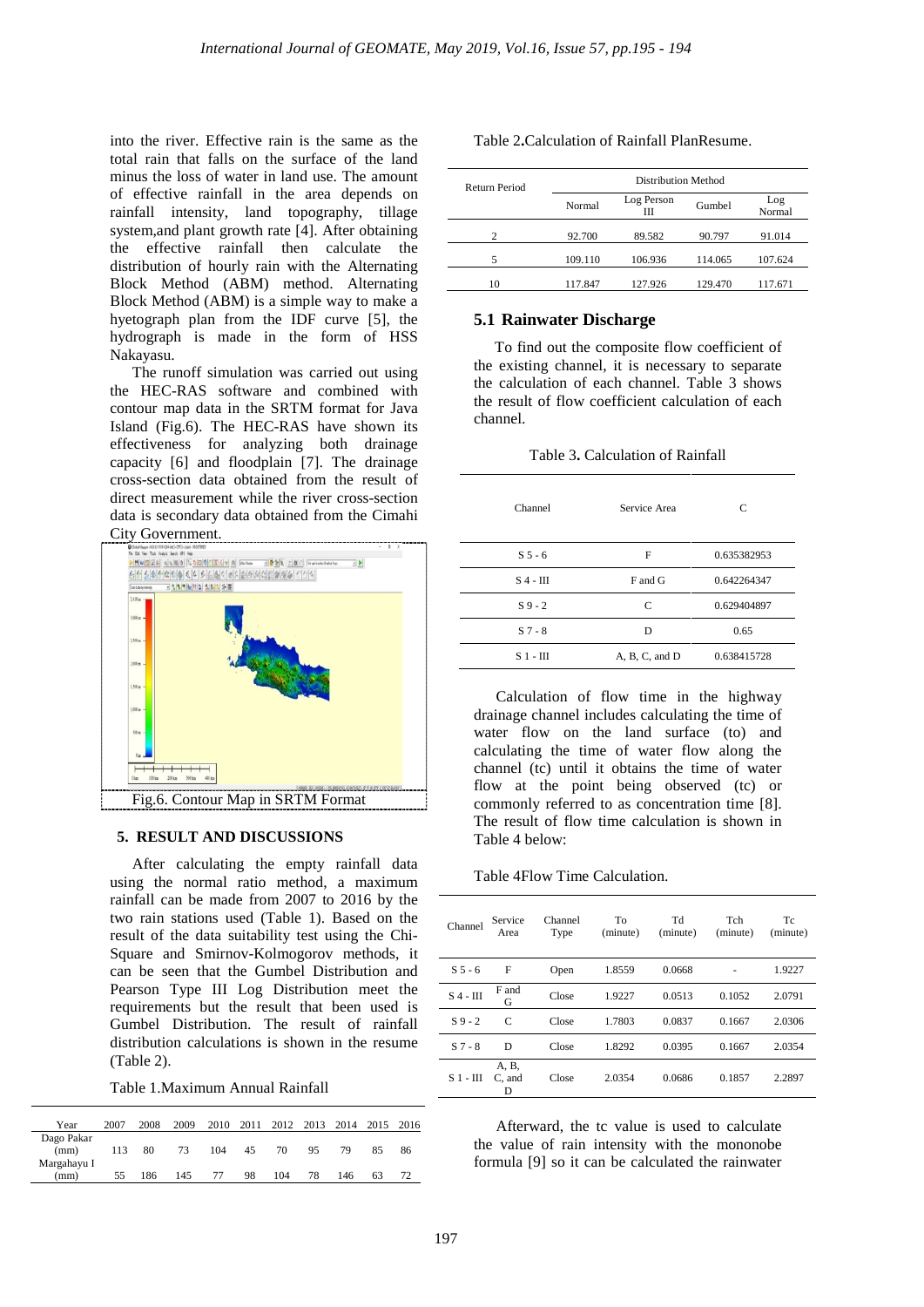discharge in the return period 2, 5, and 10 years as shown in the table below.

### Table 8. Calculation of Wastewater Discharge (Qal) in 2 Year Return Period

Total tion

 $Qal$  (m<sup>2</sup>/sec)

Channel Service Are PE Total Area (Km<sup>2</sup> Popula

Table 5Calculation of Rainwater Discharge (Qah) in 2 Year Return Period

| Channel       | C          | I<br>(mm/hours) | $A(m^2)$   | Oah<br>(m <sup>3</sup> /sec) |
|---------------|------------|-----------------|------------|------------------------------|
| $S5-6$        | 0.63538295 | 312.008         | 28652.1684 | 1.5778                       |
| $S_4$ - $III$ | 0.64226435 | 296.155         | 54140.2413 | 2.8606                       |
| $S_9 - 2$     | 0.6294049  | 300.855         | 26246.7993 | 1.3806                       |
| $S7-8$        | 0.65       | 300.381         | 22099.5109 | 1.1986                       |
| S 1 - HI      | 0.63841573 | 277.704         | 92196.4337 | 4.5404                       |

S 5 - 6 F 1 0.025860101 406 0.000422977 S 4 - III F and G 1 0.051348174 806 0.000839868 S 9 - 2 C 0.27 0.022643096 356 9.99967E-05 S 7 - 8 D 1 0.022099511 347 0.000361467 S 1 - III A, B, C, an D 1 0.105469043 1656 0.001725088

Table 9. Calculation of Wastewater Discharge (Qal) in 5 Year Return Period

#### Table 6.Calculation of Rainwater Discharge (Qah) in 5 Year Return Period

| Channel       | C          | I (mm/hours) | A(m <sup>2</sup> ) | Oah<br>(m <sup>3</sup> /sec) |
|---------------|------------|--------------|--------------------|------------------------------|
| $S5-6$        | 0.63538295 | 391.963      | 28652.1684         | 1.9821                       |
| $S_4$ - $III$ | 0.64226435 | 372.048      | 54140.2413         | 3.5936                       |
| $S_9 - 2$     | 0.6294049  | 377.952      | 26246.7993         | 1.7344                       |
| $S7-8$        | 0.65       | 377.356      | 22099.5109         | 1.5057                       |
| $S_1$ - $III$ | 0.63841573 | 348.868      | 92196.4337         | 5.7040                       |

Channel Service ervice PE Total Area<br>Area (Km<sup>2</sup>)  $(Km<sup>2</sup>)$ Total Popula tion Qal (m2 /sec) S 5 - 6 F 1 0.025860101 437 0.000455169 S 4 - III F dan G 1 0.051348174 868 0.00090379 S 9 - 2 C 0.27 0.022643096 383 0.000107607 S 7 - 8 D 1 0.022099511 373 0.000388978 S 1 - III A, B, C, dan D 1 0.105469043 1782 0.001856383

Table 7.Calculation of Rainwater Discharge (Qah) in 10 Year Return Period.

| Channel       | C          | Ī<br>(mm/hours) | $A(m^2)$   | Oah<br>(m <sup>3</sup> /sec) |
|---------------|------------|-----------------|------------|------------------------------|
| $S_{5-6}$     | 0.63538295 | 444.900         | 28652.1684 | 2.2498                       |
| S 4 - III     | 0.64226435 | 422.295         | 54140.2413 | 4.0789                       |
| $S_9 - 2$     | 0.6294049  | 428.996         | 26246.7993 | 1.9686                       |
| $S7-8$        | 0.65       | 428.321         | 22099.5109 | 1.7091                       |
| $S_1$ - $\Pi$ | 0.63841573 | 395.985         | 92196.4337 | 6.4743                       |

### Table 10.Calculation of Wastewater Discharge (Qal) in 10 Year Return Period

S 5 - 6 F 1 0.025860101 494 0.000514359 S 4 - III F dan G 1 0.051348174 980 0.001021319 S 9 - 2 C 0.27 0.022643096 432 0.000121601 S 7 - 8 D 1 0.022099511 422 0.000439561

Total Popula tion

1 0.105469043 2014 0.002097786

Qal (m2 /sec)

## **5.3 Existing Drainage Capacity**

Area PE Total Area (Km<sup>2</sup>)

Channel Service<br>Area

S 1 - III

A, B, C, dan D

Data obtained from measurements of drainage dimensions directly in the field are used as input data when calculating existing drainage capacity. After the capacity is known or the channel discharge value is obtained, the value must meet Qsal> Qtotal condition where the total Q is the sum between Qah and Qal. Only secondary channels that are calculated because water from the tertiary channels flows directly into the secondary channel.

### **5.2 Wastewater Discharge**

In Cimahi City, 80% of the drainage channels are mixed between wastewater channels (residential drainage) and rainwater channels (road drainage), so for this case, the calculation of rainwater discharge and wastewater discharge is calculated. The results of the calculation of wastewater discharge for return period 2, 5 and 10 years can be seen in Table 8 below: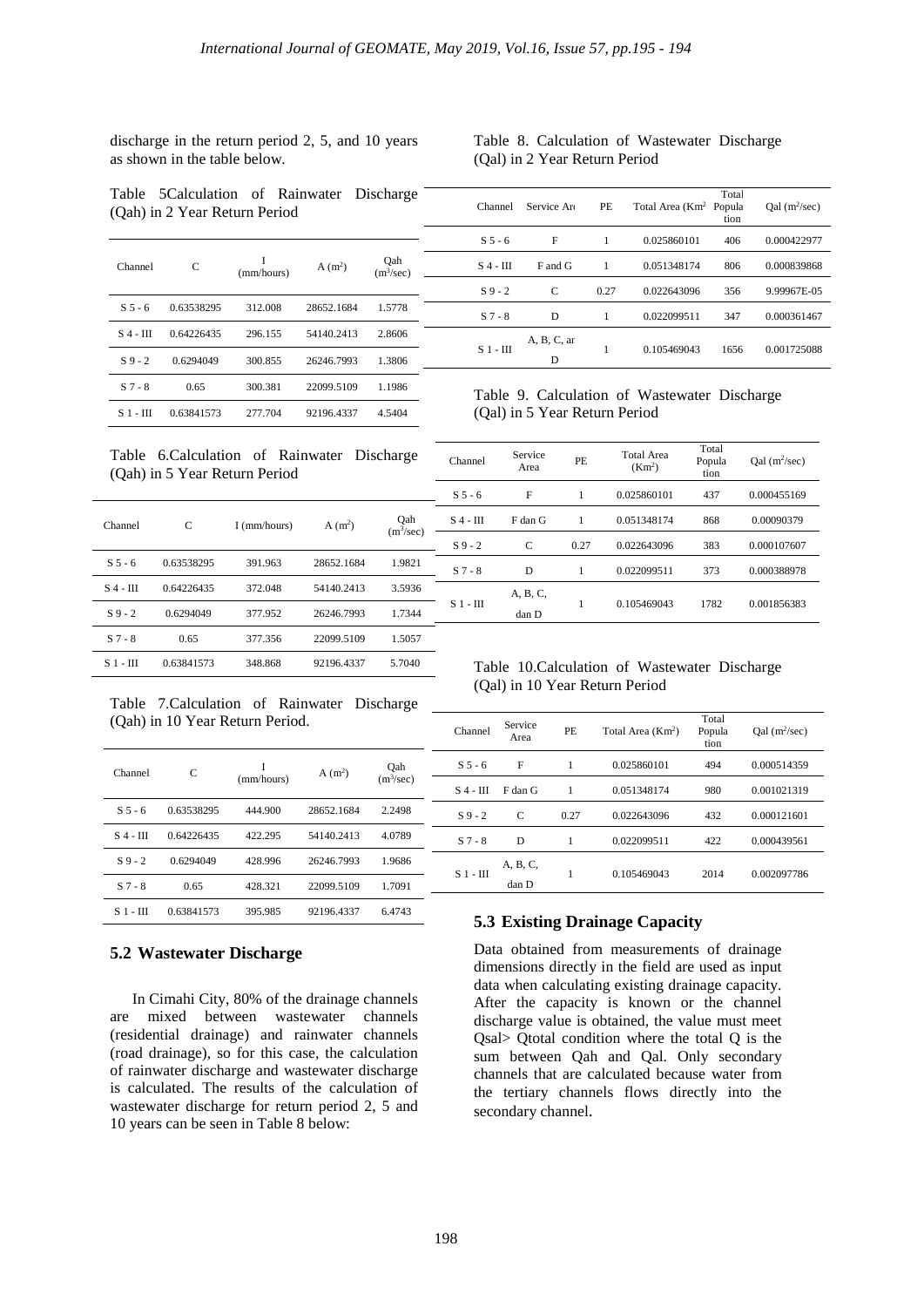Table 11.Analysis of Existing Drainage Capacity in 2 Year Return Period.

| Channel       | Materi<br>al | Vsal<br>(m/<br>sec) | Vmax<br>(m/<br>sec) | V sal<br>$\leq$<br>Vma<br>X | Q Sal<br>$(m^3)$<br>sec) | Q tot<br>$(m^3)$<br>sec) | Q<br>sal<br>$\geq$ Q<br>tot |
|---------------|--------------|---------------------|---------------------|-----------------------------|--------------------------|--------------------------|-----------------------------|
| $S$ 4 - $III$ | Concre<br>te | 2.37                | 1.5                 | ineli<br>gible              | 2.021                    | 2.861                    | Ove<br>rflo<br>W            |
| $S_1$ - $III$ | Concre<br>te | 1.34<br>6           | 1.5                 | eligi<br>ble                | 1.144                    | 4.542                    | Ove<br>rflo<br>W            |

Table 12. Analysis of Existing Drainage Capacity in 5 Year Return Period

| Channel       | Materi<br>al | Vsal<br>(m/<br>sec) | Vmax<br>(m/<br>sec) | V sal<br>≤<br>Vma<br>x | Q Sal<br>$(m^3)$<br>sec) | Q tot<br>$(m^3)$<br>sec) | sal<br>$\geq Q$<br>tot |
|---------------|--------------|---------------------|---------------------|------------------------|--------------------------|--------------------------|------------------------|
| $S$ 4 - $III$ | Concre<br>te | 2.37                | 1.5                 | ineli<br>gible         | 2.021                    | 3.594                    | Ove<br>rflo<br>W       |
| $S_1$ - $III$ | Concre<br>te | 1.34<br>6           | 1.5                 | eligi<br>ble           | 1.144                    | 5.706                    | Ove<br>rflo<br>W       |

Table 13. Analysis of Existing Drainage Capacity in 10 Year Return Period

| Channel       | Materi<br>al | Vsal<br>(m/<br>sec) | Vmax<br>(m/<br>sec) | V sal<br>≤<br>Vma<br>X | O Sal<br>$(m^3)$<br>sec) | Q tot<br>$(m^3)$<br>sec) | Q<br>sal<br>$\geq$ Q<br>tot |
|---------------|--------------|---------------------|---------------------|------------------------|--------------------------|--------------------------|-----------------------------|
| $S$ 4 - $III$ | Concre<br>te | 2.37                | 1.5                 | ineli<br>gible         | 2.021                    | 4080                     | Ove<br>rflo<br>W            |
| $S1$ - $III$  | Concre<br>te | 1.34<br>6           | 1.5                 | eligi<br>ble           | 1.144                    | 6477                     | Ove<br>rflo<br>W            |

### *5.3.1 Simulation of Existing Drainage Channel Water Runoff.*

Based on the simulation results shown in Fig.7, it can be seen that the inundation height is caused by overflowing of water from drainage only 10 to 60 cm but according to various sources, the height of the inundation at that location can reach 100 cm. Therefore, it is necessary to analyze and calculate other factors that cause the occurrence of inundation problems on Jend. H. Amir Machmud Street, Cimahi City.



#### **5.4 Influence of Cilember River**

To determine the influence of Cilember River, it is necessary to calculate the flood discharge plan with the same return period as the drainage channel, 2, 5 and 10 years using the HSS Nakayasu method. The HSS Nakayasu calculation results in the form of the hydrograph graph are shown in Fig.8.

#### **HSS Nakayasu**



Fig.8.HSS Nakayasu Hydrograph.

#### *5.4.1 Simulation of River water Runoff.*

The simulation results of river water runoff using the HEC-RAS software show that the runoff from the Cilember River with the discharge size in Figure 8 affects the inundation height that occurs at Jend. H. Amir Machmud Street Cimahi City so the comprehensive handling is needed to resolve the problem of inundation at these locations. The main cause of the overflow water from the river is the dimension of the culvert which is too small and becomes worse by the sewage that clogged culverts. The simulation results can be seen in Fig.9.